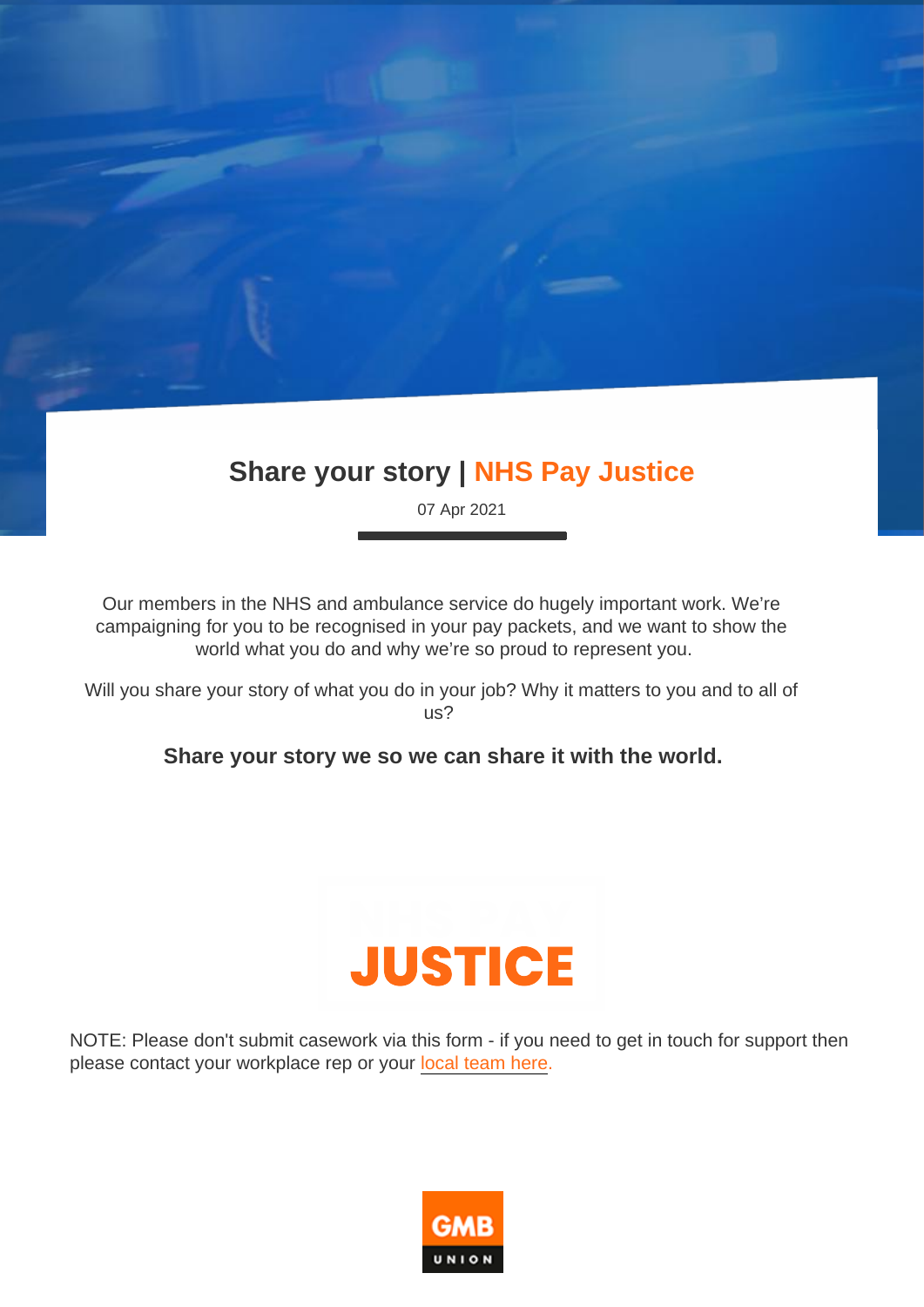### **Your Story: \***

Tell the world what you do in your job, why it makes a difference and why you deserve pay justice. Not sure what to write? Here are some questions to think about: What has your experience been of working through the pandemic? How is it making you feel? What has been the effect on your life of 10 years of pay restraint? And what would a proper pay increase mean for you and your family?

#### **Give us a smile!**

So we can share your story we need a picture of you to help tell it. Ideally this would be a picture of you in your uniform (if that's allowed). Can't find someone to take the picture of you? Just take a selfie.

Files must be less than **10 MB**.

**Allowed file types: gif jpg jpeg png.**<br>100\$e

| э |             |
|---|-------------|
|   | file Upload |

**First Name: \***

#### **Last Name: \***

#### **GMB Membership Number:**

Your GMB Membership Number is included on emails sent to you from GMB Union (hello@gmb.org.uk). It is 7 characters long - 6 numbers with 1 letter at the start or end.

**Job Title: \***

**Workplace: \***

**Email Address: \***